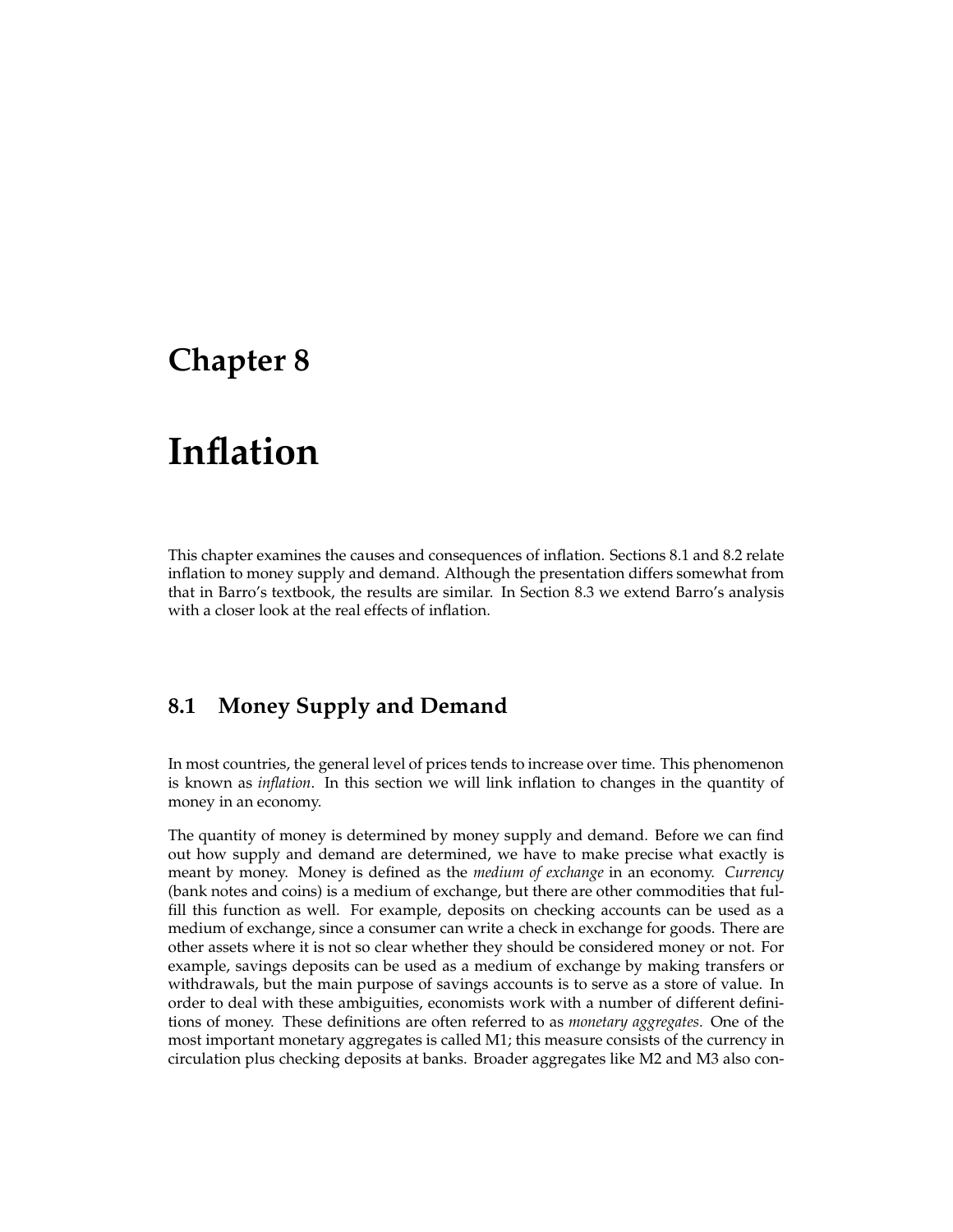tain savings and time deposits.<sup>1</sup> As a convention, in this chapter we will identify money with M1, although most of the analysis would also work if we had broader aggregates in mind.

Having defined money, let us turn to money supply. Since we use M1 as our definition of money, we have to find the determinants of the supply of currency and checking deposits. In most countries, the supply of currency is under control of the central bank. For example, in the United States the Federal Reserve is responsible for supplying currency. If the central bank decides to increase the supply of currency, all it needs to do is to print more bank notes and hand them out, most of the time to private banks. Conversely, the central bank can decrease the supply of currency by buying back its own money. The determination of the supply of checking deposits is a more difficult question. Even though the central bank does not directly control checking deposits at private banks, a number of monetary-policy instruments give the central bank indirect control over bank deposits. To explain exactly how this works is beyond the scope of the chapter. We will come back to this question in Chapter 17, which takes a closer look at central-bank policy and its relation to the banking industry. For the purposes of this chapter, we will simply assume that both currency and checking deposits are under direct control of the central bank. This approximation works well enough for a first analysis of inflation. From now on, we will use  $M_t$  to denote the overall quantity of money supplied by the central bank in year  $t$ . For convenience, we will measure  $M_t$  in dollars.

Let us now take a look at money demand. Money is demanded by households and firms. Households need money in order to purchase consumption goods. Firms need money to purchase inputs to production and to make change at cash registers. For a given year <sup>t</sup>, we will use  $Y_t$  to denote the total amount of purchases, measured in terms of consumption goods. For example, on Crusoe's island  $Y_t$  would be the number of coconuts consumed in year t. If we are thinking about a whole country, we can interpret  $Y_t$  as real GDP. Since  $Y_t$ is in terms of goods, we have to multiply it by the price level  $P_t$  to get the total amount of purchases in terms of dollars,  $P_tY_t$ . Actual money demand is lower than  $P_tY_t$ , because money can be used more than once in a year. The *velocity of money* is defined as the average number of times a piece of money turns over in a year. The more often money turns over, the less money is needed to carry out the planned purchases. Using  $V_t$  to denote velocity, actual money demand is given by  $P_tY_t/V_t$ . For example, if  $V_t = 1$ , then each unit of money will be used only once. This corresponds to a situation in which all purchases are carried out at the same time, so  $P_tY_t$  dollars will be needed. On the other hand, if each month only 1/12 of all purchases are made, only  $P_tY_t/12$  dollars will be required, and  $V_t$  will be 12.

In equilibrium, money supply  $M_t$  and money demand  $P_tY_t/V_t$  have to be equal. If we set them equal and multiply by velocity  $V_t$ , we arrive at the *quantity equation*:

$$
M_t V_t = P_t Y_t
$$

The quantity equation relates the quantity of money  $M_t$  to the price level  $P_t$ . Still, as of now it does not provide an explanation for inflation, because we have not yet explained

<sup>&</sup>lt;sup>1</sup>See Chapter 4 of Barro for precise definitions of these aggregates.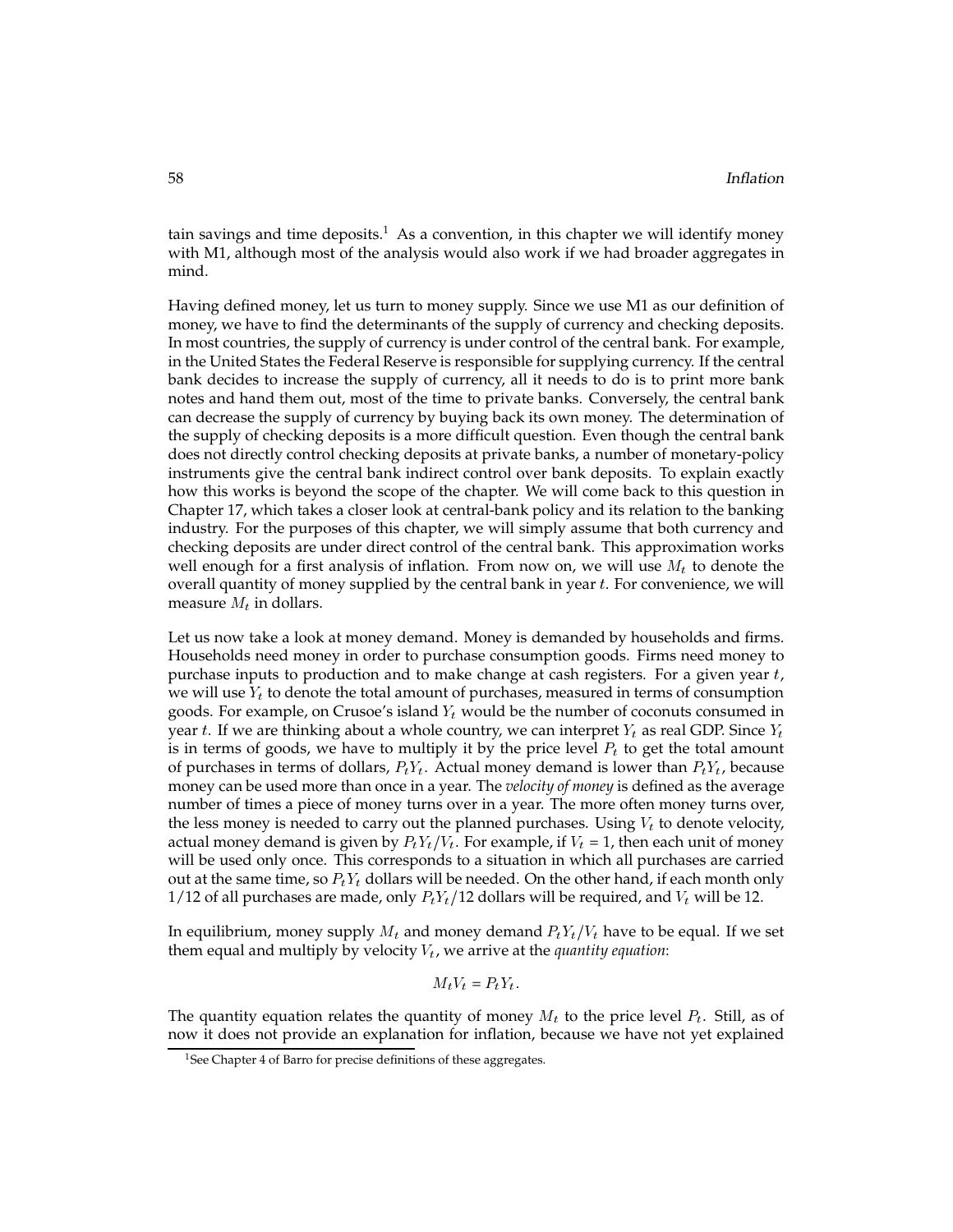how velocity  $V_t$  and the the amount of purchases  $Y_t$  are determined.

## **8.2 The Quantity Theory**

Our task is to add theoretical underpinnings to the quantity equation in order to better understand inflation. The best way to proceed would be to write down a model that explains how the decisions of optimizing agents determine velocity  $V_t$  and output  $Y_t$ . We will do that in the following section, but as a first step we will start with a simpler approach. We assume that velocity and output in each year are given constants that are determined independently of the money supply  $M_t$  and the price level  $P_t$ . Further, we assume that velocity does not change over time. Therefore we can drop the time subscript and use  $V$  to denote velocity. The central bank controls money supply  $M_t$ , so the price level  $P_t$  is the only free variable. Given these assumptions, the quantity equation implies that the central bank has perfect control over the price level. If the central bank changes money supply, the price level will change proportionally. We can see that by solving the quantity equation for  $P_t$ :

$$
(8.1) \t\t\t P_t = M_t V / Y_t.
$$

Let us now see what this implies for inflation. The inflation rate  $\pi_t$  in a given year t is defined as the relative change in the price level from  $t$  to  $t + 1$ , or:

$$
\pi_t = \frac{P_{t+1} - P_t}{P_t}.
$$

This can also be written as:

(8.2) 
$$
1 + \pi_t = \frac{P_{t+1}}{P_t}.
$$

Taking the ratio of equation (8.1) for two consecutive years, we get:

$$
\frac{P_{t+1}}{P_t} = \frac{M_{t+1}VY_t}{M_t V Y_{t+1}}.
$$

We know from equation (8.2) that  $P_{t+1}/P_t$  equals  $1+\pi_t$ , and the V terms cancel, so we have:

(8.3) 
$$
1 + \pi_t = \frac{M_{t+1}}{M_t} \frac{Y_t}{Y_{t+1}}.
$$

We now take logs of both sides and use an approximation:  $ln(1+x) \approx x$  when x is not very large. Accordingly, equation (8.3) becomes:

$$
\pi_t \approx [\ln M_{t+1} - \ln M_t] - [\ln Y_{t+1} - \ln Y_t].
$$

This says that the inflation rate approximately equals the difference between the growth rate of money supply and the growth rate of output.<sup>2</sup> If output grows while the money

<sup>&</sup>lt;sup>2</sup>See Chapter 1 for a general discussion of growth rates.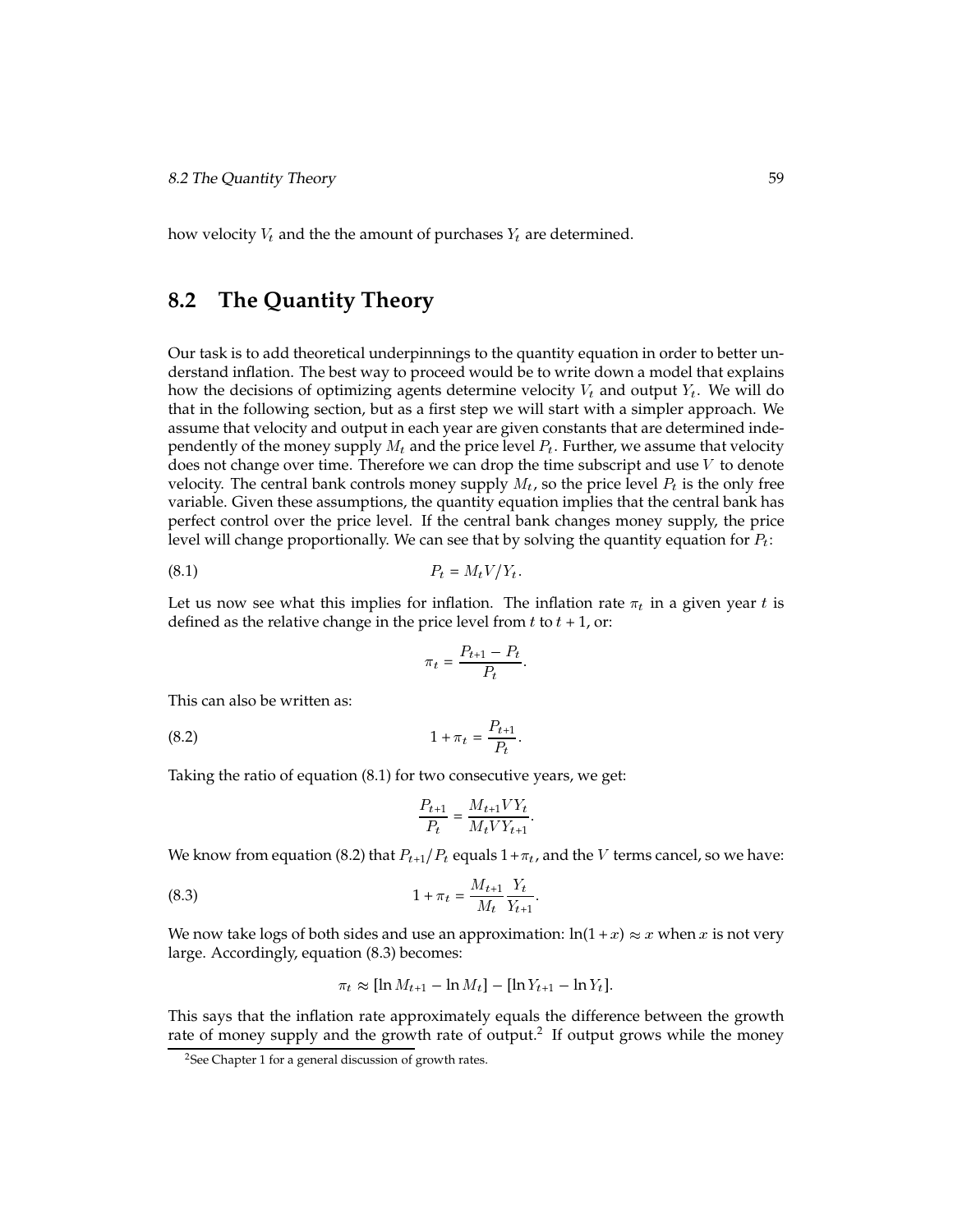supply is constant, prices will have to fall so that money demand  $P_tY_t/V$  also stays constant. If money supply grows while output does not, prices will have to increase so that money demand increases in line with supply. Since the theory emphasizes the role of the quantity of money for the determination of inflation, it is known as the *quantity theory of money*.

Across countries and over time in a given country, we usually observe much higher variation in the growth rate of the money supply than in the rate of output growth. This indicates that variations in inflation are primarily attributable to variations in the rate of money growth. Empirical data gives strong support to this hypothesis. For example, Figure 7.1 in Barro shows that the money growth rate is almost perfectly proportional to the inflation rate in a sample of 80 countries.

While the quantity theory successfully explains the cause of inflation, it is not very helpful if we want to determine the consequences of inflation. In deriving the quantity theory, we assumed that money and prices were independent of all other variables in the economy. In the real world, high inflation is generally considered to be undesirable. If we want to understand why inflation might be bad, we have to determine the effects of inflation on real variables like output and consumption. This cannot be done within the quantity theory, since it assumed from the outset that such real effects did not exist. Instead, we need to go beyond the simplifying assumptions of the quantity theory.

To some degree we already did that in the discussion of money demand in Chapter 4, where we derived the optimal time T between a consumer's trips to the bank to get money. That time  $T$  between trips to get money was closely related to velocity  $V$  . In fact,  $V = 2/T$  . $^3$ In Chapter 4 we saw that the decision on  $T$  depended on the planned consumption expenditure and the nominal interest rate. Therefore the assumption of a constant velocity  $V$ that we made for the quantity theory was not correct. On the other hand, from an empirical point of view, the assumption of constant velocity seems to work relatively well as long as inflation rates are moderate.

The other assumption that we made for the quantity theory was that output  $Y_t$  was determined independently of monetary policy and inflation. We need to relax this assumption if we want to determine the real effects of inflation. In the next section, we will build a complete general equilibrium model that allows us to derive the impact of inflation on output and consumption.

<sup>&</sup>lt;sup>3</sup>Velocity is given by  $V = PY/M$ . In Chapter 4, we derived that the average money holdings of a consumer were given by  $\bar{m} = P cT/2$ , where c was consumption. If we aggregate this over many consumers, the lefthand side becomes the aggregate money stock  $M$ , and individual consumption  $c$  sums to total output  $Y$ , so  $M = PYT/2$ . Plugging this into the formula for velocity yields  $V = 2/T$ .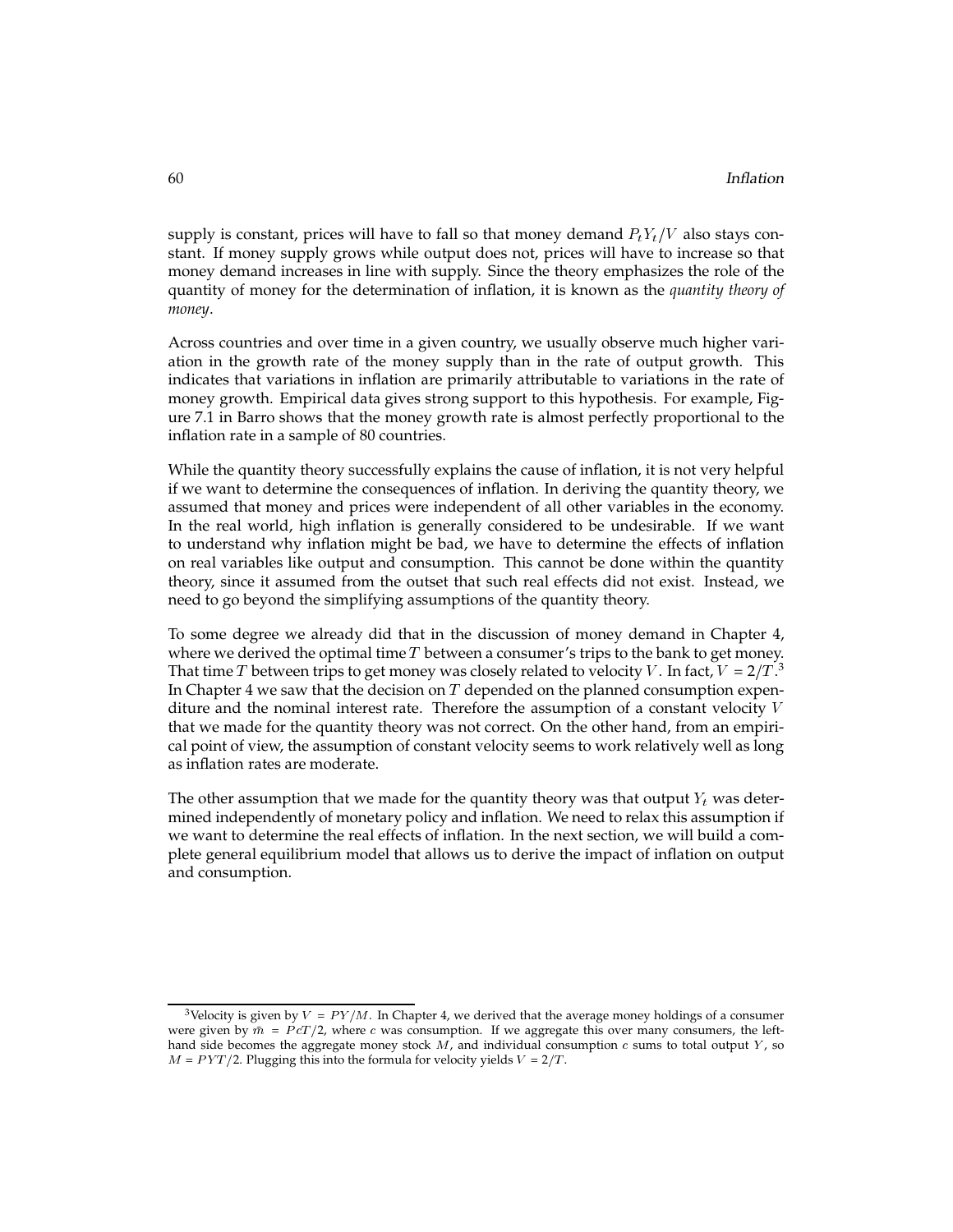## **8.3 A Cash-in-Advance Economy**

In this section we derive the real effects of inflation. Unlike in the previous section, we will use a complete equilibrium model with optimizing consumers, because we want to understand how economic agents decide on consumption and output in the presence of inflation. The model builds on the general equilibrium framework developed in earlier chapters, but this model also contains a monetary sector.

This model is based on many identical consumers who live forever. In such a case, we say that consumers are *infinitely lived*. Since everyone is the same, it suffices to examine the choices of a single, representative consumer. The representative consumer has to decide on consumption  $c_t$ , labor supply  $l_t$ , savings  $s_{t+1}$ , and money holdings  $m_{t+1}$ . The utility function is:

(8.4) 
$$
\sum_{t=0}^{\infty} \beta^{t} [\ln(c_{t}) + \ln(1 - l_{t})],
$$

where  $\beta$  is a discount factor between zero and one. There is only one good in the economy, and the consumer can produce the good with the technology  $y_t = l_t$ , i.e., output equals labor input.

Monetary policy is conducted in a particularly simple way in this economy. There is no banking sector that intermediates between the central bank and consumers. Instead, the central bank hands out money directly to consumers. Monetary policy consists of printing money and giving it as a transfer  $\tau_t$  to each consumer. When the central bank wants to contract the money supply, it taxes each consumer by making  $\tau_t$  negative.

We will use  $R_t$  to denote the nominal interest rate on savings and  $P_t$  to denote the price of the consumption good in period  $t$ . The time- $t$  budget constraint of the consumer is:

(8.5) 
$$
m_{t+1} + s_{t+1} = m_t + (1 + R_t)s_t + P_t l_t + \tau_t - P_t c_t.
$$

On the left-hand side are the amounts of money and savings that the consumer carries into the next period. Therefore they are indexed by  $t + 1$ . On the right-hand side are all the receipts and payments during the period. The consumer enters the period with money  $m_t$  and savings plus interest  $(1 + R_t) s_t$ , both of which he carries over from the day before. During the day, the consumer also receives income from selling produced goods  $P_t l_t$  and the transfer  $\tau_t$  from the central bank. The only expenditures are purchases of the consumption good,  $P_t c_t$ . All funds that are left after the household purchases the consumption good are either invested in savings  $s_{t+1}$  or are carried forward as money  $m_{t+1}$ .

So far, there is no explanation for why the consumer would want to hold money. After all, savings earn interest, and money does not. In order to make money attractive, we assume that cash is required for buying the consumption good. The consumer cannot consume his own production and has to buy someone else's production in the market with cash. This introduces a new constraint faced by the consumer: expenditure on consumption goods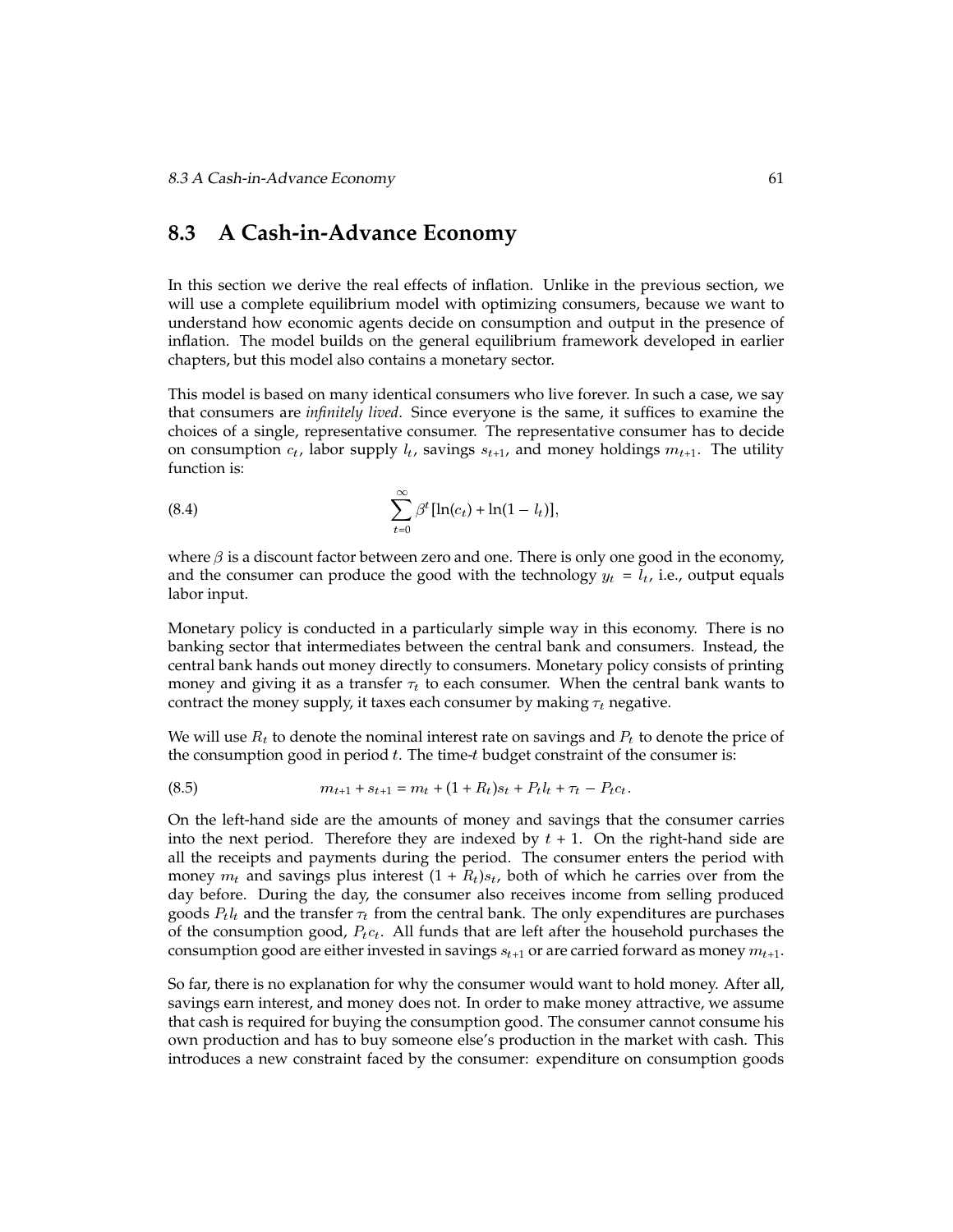has to be less than or equal to money holdings:

$$
(8.6) \t\t\t P_t c_t \leq m_t.
$$

Since money that is to be used for buying consumption goods has to be put aside one period before it is spent, equation (8.6) is also called the *cash-in-advance constraint*, which explains the name of the model. From here on we will assume that equation (8.6) holds with equality. This will be the case as long as the nominal interest rate is positive, because in that situation it is more profitable to invest additional funds in savings instead of holding them as cash.

In this economy consumption equals output, so the cash-in-advance constraint aggregates up to be the quantity equation. This formulation implicitly assumes that velocity is one. A more sophisticated model would incorporate some version of the money-demand model of Chapter 4, allowing velocity to vary with inflation. However, such a model would be more complicated without adding much to our explanation of the real effects of monetary policy.

One way of understanding the cash-in-advance constraint is to think of the consumer as a family consisting of two members, a worker and a shopper. Each morning, the worker goes to his little factory, works, and sells the production to other consumers. Only late at night does the worker come home, so the income cannot be used for buying consumption goods that same day. The shopper also leaves each morning, taking the cash that was put aside the night before to do that day's shopping. Since the shopper does not see the worker during the day, only money that was put aside in advance can be used to make purchases.

The problem of the representative consumer is to maximize utility subject to the cash-inadvance constraint and the budget constraint:

$$
\max_{\{c_t, l_t, s_{t+1}, m_{t+1}\}_{t=0}^{\infty}} \sum_{t=0}^{\infty} \beta^t [\ln(c_t) + \ln(1 - l_t)], \text{ subject to:}
$$
\n
$$
P_t c_t = m_t, \text{ and:}
$$
\n
$$
m_{t+1} + s_{t+1} = m_t + (1 + R_t)s_t + P_t l_t + \tau_t - P_t c_t.
$$

In this model, the consumer's problem is much easier to analyze once we have the marketclearing conditions in place. Therefore we will complete the description of the economy first and derive the optimal decisions of the consumer later.

The next element of the model that needs to be specified is the monetary policy of the central bank. Instead of looking at aggregate money supply  $M_t$ , we will formulate monetary policy in terms of money per consumer  $m_t$ . This is merely a matter of convenience. We could recover the aggregate quantity of money by multiplying  $m_t$  by the number of consumers. However, since we are using a representative consumer, it is easier to formulate monetary policy on the level of individual consumers in the first place. We will assume a particularly simple policy: the central bank increases the money supply at a constant rate g. If the central bank wants to increase the money supply, it gives new cash to consumers.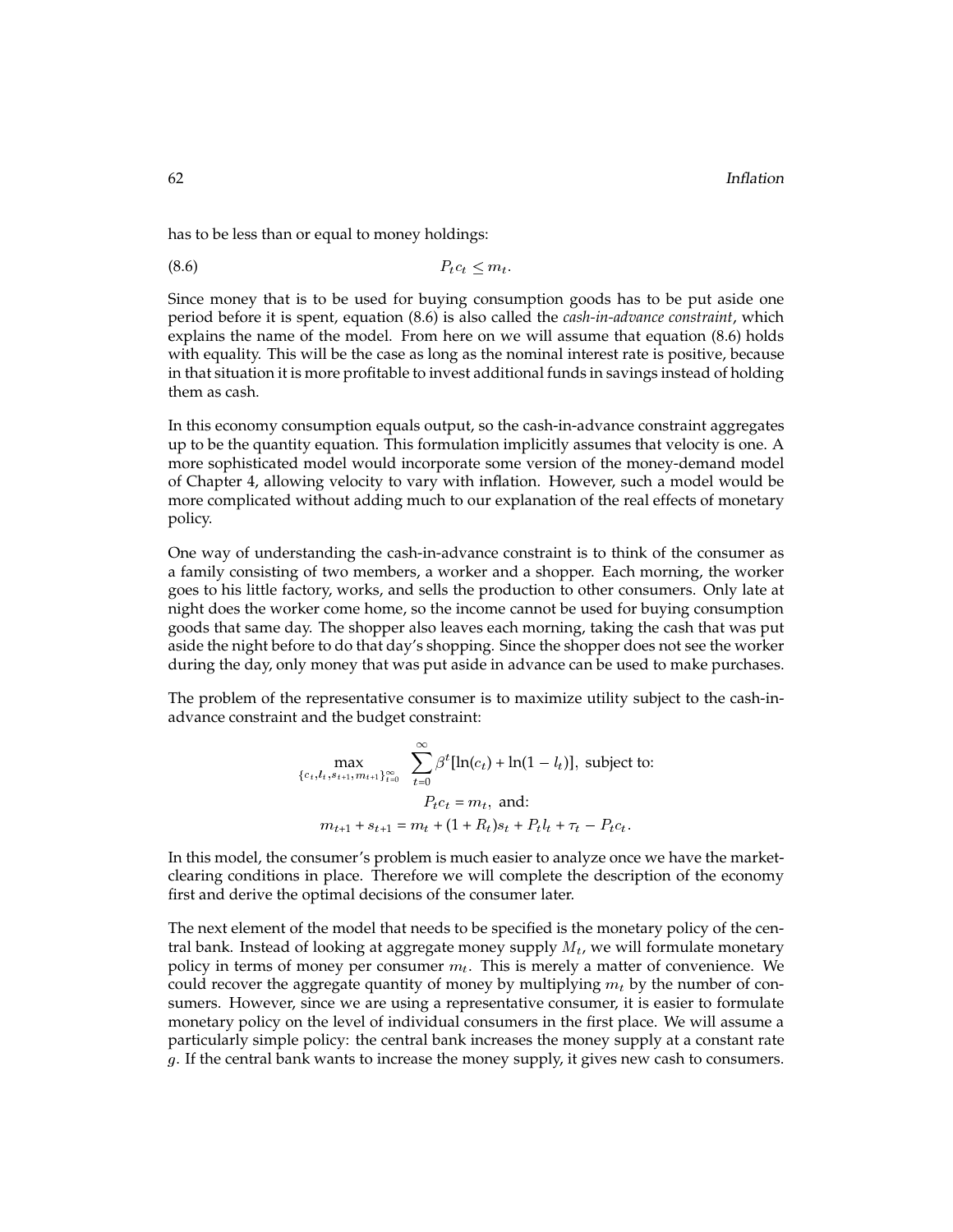Money supply in the next period is the sum of money supply in the current period and the transfer to the consumer. The money supply will grow at rate g if the transfer  $\tau_t$  is given by  $\tau_t = g m_t$ , so we have:

$$
m_{t+1} = m_t + \tau_t = (1+g)m_t.
$$

To close the model, we have to specify the three market-clearing conditions that must hold at each date  $t$ . The constraint for clearing the goods market states that consumption has to equal production:

$$
c_t = l_t.
$$

Clearing the credit market requires that total borrowing be equal to total savings. Since everyone is identical, there cannot be both borrowers and savers in the economy. In equilibrium savings have to be zero. Therefore the market-clearing constraint is:

 $s_t = 0$ .

In fact, we could omit savings from the model without changing the results. The only reason that we include savings is that this allows us to determine the nominal interest rate, which will play an important role in determining the real effects of monetary policy.

Finally, clearing the money market requires that the amount of cash demanded be the household equals the money supplied by the central bank. Since we use the same symbol  $m_t$  to denote money demand and supply, this market-clearing constraint is already incorporated in the formulation of the model.

An equilibrium for this economy is an allocation  $\{c_t, l_t, s_t, m_t, \tau_t\}_{t=0}^\infty$  and a set of prices  $\{P_t, R_t\}_{t=0}^\infty$  such that:

- Given the prices and transfers,  $\{c_t, l_t, s_t, m_t\}_{t=0}^{\infty}$  is a solution to the household's problem; and
- All markets clear.

While this setup with infinitely-lived consumers might look complicated, having people live forever is actually a simplification that makes it easy to solve the model. The special feature of this framework is that the world looks the same in every period. The consumer always has infinitely many periods left, and the only thing that changes is the amount of money the consumer brings into the period (savings do not change since they are zero in equilibrium). The price level turns out to be proportional to the money stock, so the consumer always buys the same amount of the consumption good. In equilibrium, consumption  $c_t$ , labor  $l_t$ , and the nominal interest rate  $R_t$  are constant. Therefore we will drop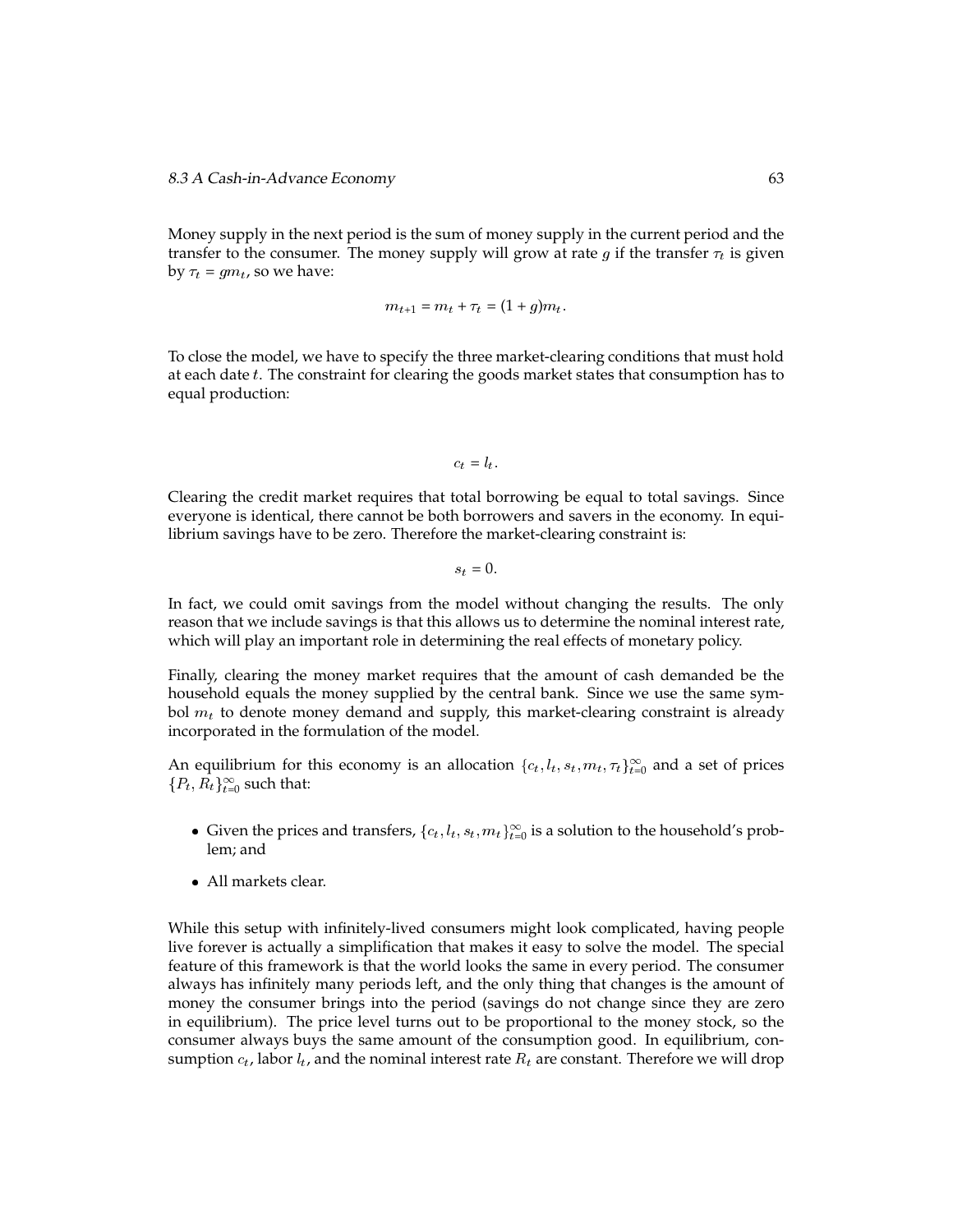time subscripts and denote interest by  $R$  and the optimal choices for consumption and labor by  $c^*$  and  $l^*$ . Of course, we still need to show formally that  $c^*$ ,  $l^*$ , and R are constant. This result will follow from the first-order conditions of the household's problem. We will plug in constants for consumption, labor, and interest, and we will be able to find prices such that the first-order conditions are indeed satisfied. For now, we just assume that  $c^\star$  is constant.

As a first step in the analysis of the model, we examine the connection between monetary policy and inflation. This can be done in the same fashion as in the section on the quantity theory, without solving the consumer's problem explicitly.

The cash-in-advance constraint with constant consumption  $c^\star$  is:

$$
(8.7) \t\t\t P_t c^* = m_t.
$$

The inflation rate  $\pi$  is defined by  $1 + \pi = P_{t+1}/P_t$ . Thus we can derive an equation for inflation by taking the ratio of the equation (8.7) for two consecutive periods:

$$
1 + \pi = \frac{P_{t+1}}{P_t} = \frac{m_{t+1}}{m_t}.
$$

Now we can use the fact that the money stock grows at a constant rate:

$$
1 + \pi = \frac{m_{t+1}}{m_t} = \frac{m_t + \tau_t}{m_t} = \frac{(1+g)m_t}{m_t} = 1 + g.
$$

Thus the inflation rate is equal to the growth rate of money supply. It is not surprising that we get this result. As in the quantity theory, we assume that velocity is constant. Since the cash-in-advance constraint is the quantity equation in this model, we had to come to the same conclusions as the quantity theory.

The main question that is left is how the level of consumption  $c^*$  (and hence equilibrium output) depends on inflation and monetary policy. To answer this question, we need to solve the household's problem.

We will use the Lagrangian method. The formulation of the Lagrangian differs from the one we used in the infinite-period model in Section 3.3, because here we multiply the Lagrange multipliers by the discount factor. This alternative formulation does not change results, and is mathematically more convenient. We use  $\beta^t\mu_t$  for the multiplier on the time-t cash-in-advance constraint and  $\beta^t \lambda_t$  as the multiplier on the time-t budget constraint. The Lagrangian for the household's problem is:

$$
\mathcal{L} = \sum_{t=0}^{\infty} \beta^{t} [\ln(c_{t}) + \ln(1 - l_{t}) + \mu_{t}(m_{t} - P_{t}c_{t}) + \lambda_{t}(m_{t} + (1 + R_{t})s_{t} + P_{t}l_{t} + \tau_{t} - P_{t}c_{t} - m_{t+1} - s_{t+1})].
$$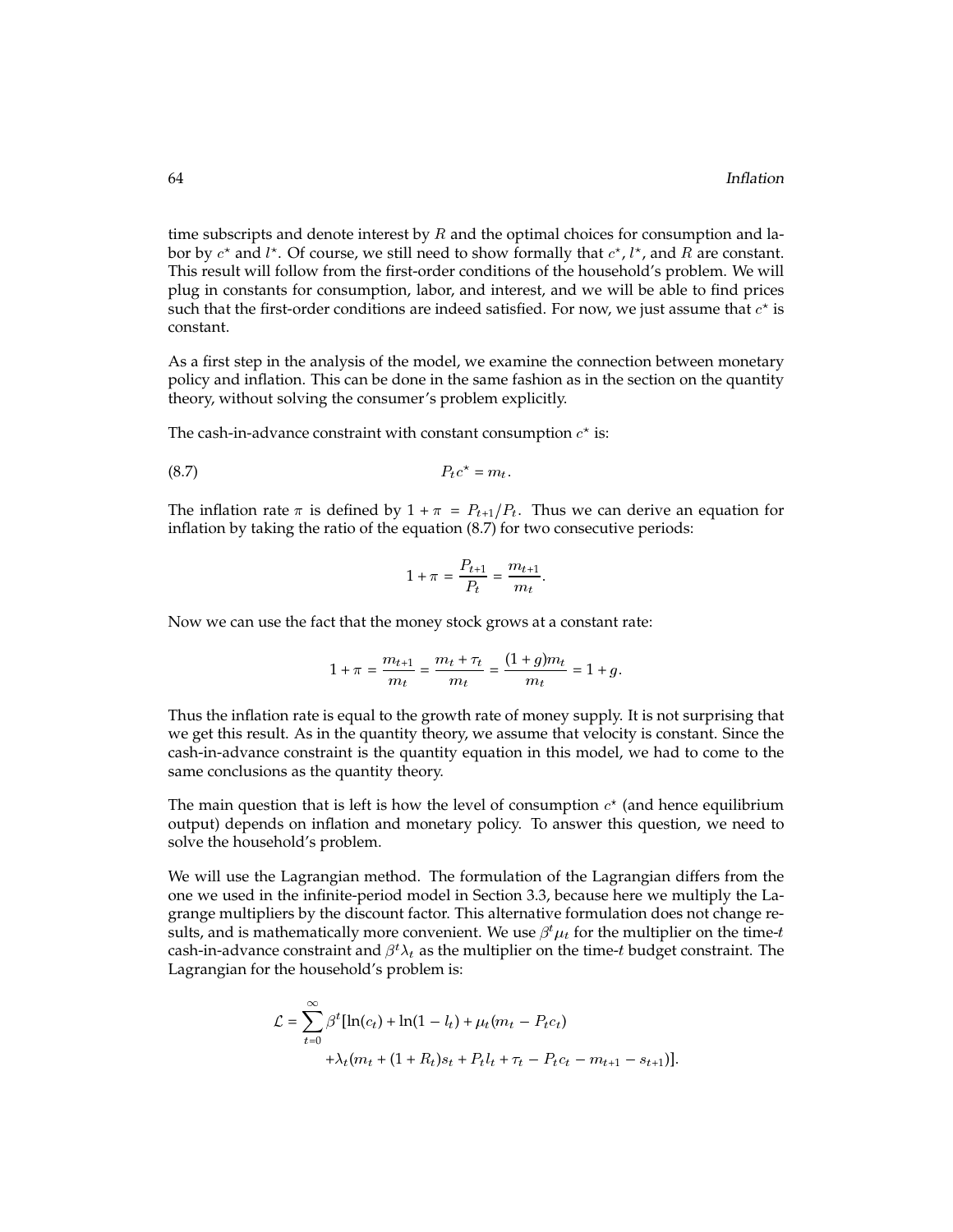#### 8.3 <sup>A</sup> Cash-in-Advance Economy 65

The first-order conditions with respect to  $c_t$ ,  $l_t$ ,  $s_{t+1}$  and  $m_{t+1}$  are:

(FOC 
$$
c_t
$$
) 
$$
\beta^t \frac{1}{c_t^*} - \beta^t (\mu_t + \lambda_t) P_t = 0;
$$

(FOC 
$$
l_t
$$
) 
$$
-\beta^t \frac{1}{1-l_t^*} + \beta^t \lambda_t P_t = 0;
$$

(FOC 
$$
s_{t+1}
$$
) 
$$
-\beta^t \lambda_t + \beta^{t+1} \lambda_{t+1} (1 + R_{t+1}) = 0; \text{ and:}
$$

(FOC 
$$
m_{t+1}
$$
) 
$$
-\beta^t \lambda_t + \beta^{t+1} (\mu_{t+1} + \lambda_{t+1}) = 0.
$$

We now guess that in equilibrium, consumption, labor, and interest are constants  $c^*$ ,  $l^*$ , and  $R$ . If this guess were wrong, we would run into a contradiction later. (Take our word for it: this is not going to happen.) With consumption, labor, and interest being constants, the first-order conditions simplify to the following expressions:

$$
\frac{1}{c^*} = (\mu_t + \lambda_t) P_t,
$$

$$
\frac{1}{1 - l^*} = \lambda_t P_t,
$$

$$
\lambda_t = \beta \lambda_{t+1} (1+R), \text{and:}
$$

$$
\lambda_t = \beta(\mu_{t+1} + \lambda_{t+1}).
$$

If we now solve equation (8.9) for  $\lambda_t$  and plug the result into equation (8.10), we get:

$$
\frac{1}{(1 - l^*)P_t} = \frac{1}{(1 - l^*)P_{t+1}} \beta(1 + R), \text{ or:}
$$

$$
\frac{P_{t+1}}{P_t} = \beta(1 + R).
$$

The left-hand side equals one plus the inflation rate. We determined already that the inflation rate is equal to the growth rate of money supply in this economy. Therefore we can express the nominal interest rate as:

(8.12) 
$$
1 + R = \frac{1 + \pi}{\beta} = \frac{1 + g}{\beta}.
$$

This says that the nominal interest rate  $R$  moves in proportion to the growth rate  $g$  of money. Dividing the nominal interest rate by inflation yields the real interest rate  $r.^4$ 

$$
1 + r = \frac{1 + R}{1 + \pi} = \frac{1}{\beta}.
$$

This expression should look familiar. It is a version of the Euler equation (3.16) that we derived for in the infinite-period model of Chapter 3. In the model we are considering here, consumption is constant, so the marginal utilities drop out. To interpret this equation, keep

<sup>4</sup>See Barro, Chapter 4 for a discussion of real versus nominal interest rates.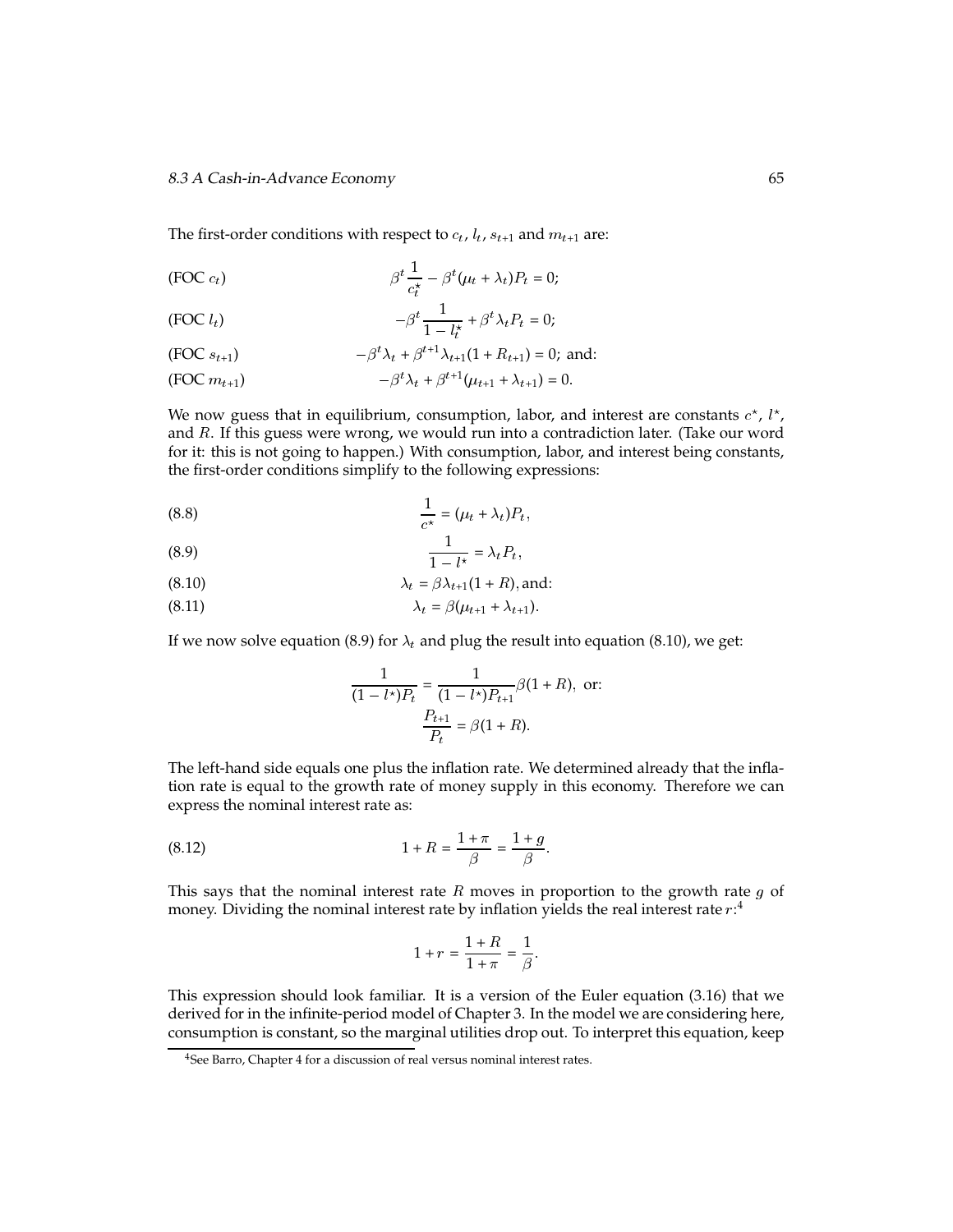in mind that there cannot be any borrowing in equilibrium because there is no one from whom to borrow. If  $\beta$  is low, then consumers are impatient. Therefore the interest rate has to be high to keep consumers from borrowing.

We still have to trace out the effect of inflation on consumption. By using equations (8.8) and (8.9), we can eliminate the multipliers from equation (8.11):

$$
\frac{1}{(1-l^*)P_t} = \beta \frac{1}{c^*P_{t+1}}.
$$

From the goods market-clearing constraint, we know that  $c^{\star} = l^{\star}$ . Therefore we get:

$$
\frac{P_{t+1}}{P_t} = \beta \frac{1 - c^*}{c^*}.
$$

The left-hand side is equal to the inflation rate (which itself equals the money growth rate). We can use that fact to solve for  $c^\star\!\!$  :

(8.13) 
$$
1 + g = \beta \frac{1 - c^{*}}{c^{*}},
$$

$$
c^{*} + gc^{*} = \beta - \beta c^{*}, \text{so:}
$$

$$
c^{*} = \frac{\beta}{1 + g + \beta}.
$$

This equation implies that consumption depends negatively on money growth, so consumption and inflation move in opposite directions. The intuition for this result is that inflation distorts the incentives to work. Income from labor cannot be used immediately for purchases of consumption, since consumption goods are bought with cash that has been put aside in advance. The labor income of today can be spent only tomorrow. When inflation is high, cash loses value over night. The higher inflation, the higher are prices tomorrow, and the fewer consumption goods can be bought for the same amount of labor. This implies that high rates of inflation decrease the incentive to work. Since consumption is equal to labor in equilibrium, consumption is low as well.

Given this relationship between consumption and inflation, which money growth rate should the central bank choose? In equilibrium, labor and consumption are equal. We can use this fact to find the optimal consumption, and then go backwards to compute the optimal money growth rate. The utility of consuming and working some constant  $c = l$ forever is:<sup>5</sup>

$$
\sum_{t=0}^{\infty} \beta^{t} [\ln(c) + \ln(1-c)] = \frac{1}{1-\beta} [\ln(c) + \ln(1-c)].
$$

We will use  $\hat{c}^\star$  to denote the optimal consumption. The first-order condition with respect to <sup>c</sup> is:

$$
0=\frac{1}{\hat{c}^{\star}}-\frac{1}{1-\hat{c}^{\star}}.
$$

<sup>&</sup>lt;sup>5</sup>Here we are using the formula for the sum of an infinite geometric series:  $\sum_{n=0}^{\infty} a^n = 1/(1 - a)$ .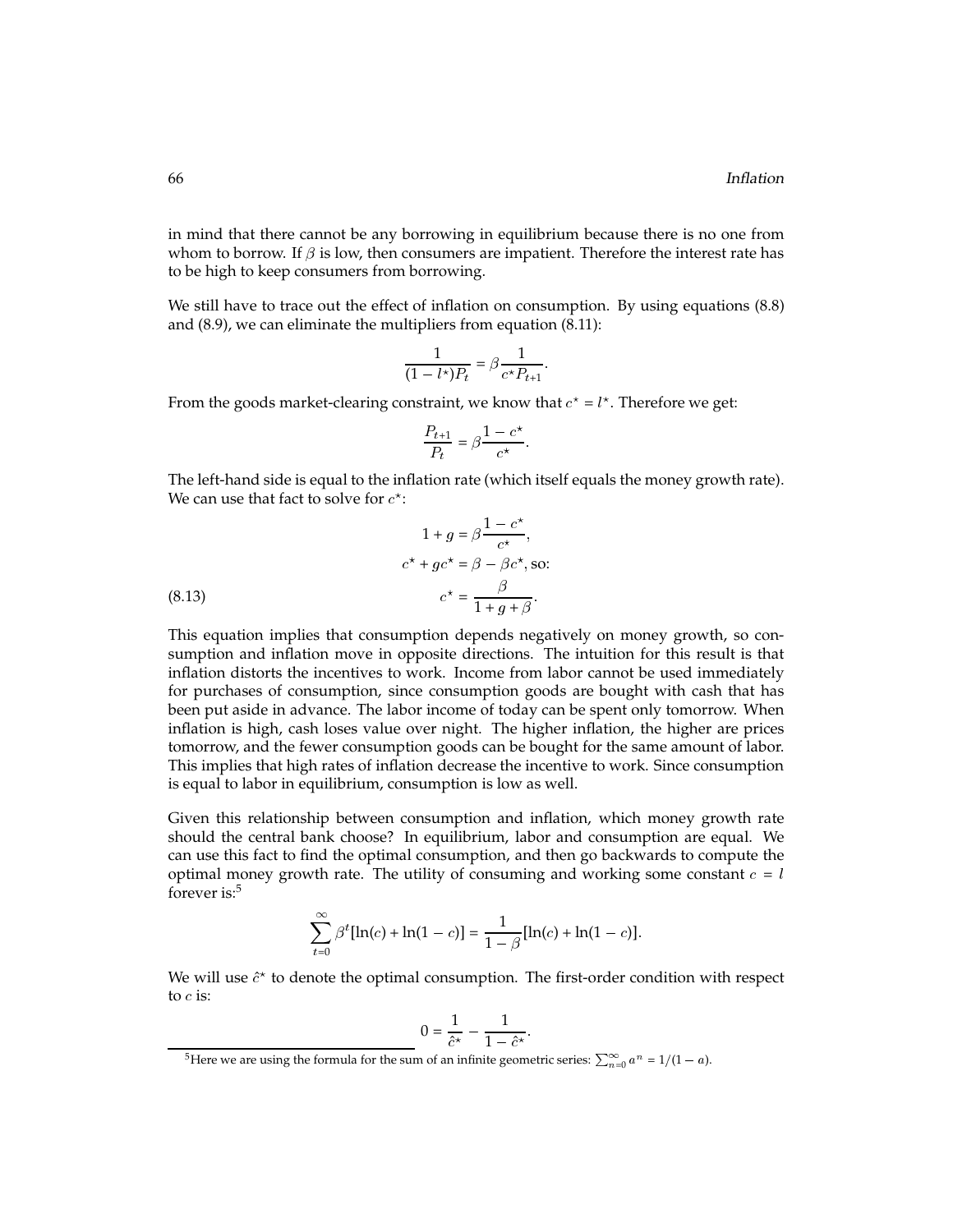#### 8.3 A Cash-in-Advance Economy 67

Solving for  $\hat{c}^\star$  yields:

$$
\hat{c}^* = \frac{1}{2}.
$$

Equation (8.13) gives us an expression for  $\hat{c}^\star$  as a function of  $g.$  Combining this with equation (8.14) yields an equation involving the optimal rate of growth of the money stock  $g^*$ :

$$
\frac{1}{2} = \frac{\beta}{1 + g^* + \beta}.
$$

Solving this for  $g^{\star}$  gives us:

$$
(8.15) \t\t\t g^* = \beta - 1.
$$

Since  $\beta$  is smaller than one, this equation tells us that  $g^\star$  is negative: the optimal monetary policy exhibits shrinking money supply. Using equation (8.12) and our expression for  $g^{\star}$ , we can compute the optimal nominal interest rate:

$$
1 + R = \frac{1 + g^*}{\beta} = \frac{1 + (\beta - 1)}{\beta} = \frac{\beta}{\beta} = 1.
$$

This implies  $R = 0$ , i.e., the nominal interest rate is zero. The intuition behind this result is as follows. The inefficiency in the model originates with the cash-in-advance constraint. The consumers are forced to hold an inferior asset, cash, for making purchases. If money were not needed for buying consumption goods and nominal interest rates were positive, everyone would save instead of holding cash. But if nominal interest rates were zero, cash and savings would earn the same return. Because prices fall in the equilibrium we calculated above, a consumer who holds money can buy more goods with this money in the future than he can buy now. This implies that the real interest rate on money is positive. Therefore incentives are not distorted if the nominal interest rate is zero. The recommendation of setting nominal interest rates to zero is known as the *Friedman rule*, after the Chicago economist Milton Friedman, who first came up with it. In Section 19.4, we will derive the Friedman rule once again within a different framework.

To summarize, the main outcomes of the cash-in-advance model are that: (1) the rate of money growth equals the inflation rate; (2) nominal interest rates move in proportion to inflation; and (3) output is negatively related to inflation. Empirical findings in the real world are consistent with these findings. The correlation of money growth and inflation was already addressed in the section on the quantity theory. Also, most of the variation in interest rates across countries can be explained by differences in inflation, which supports the second result. As to the third result, we observe that countries with very high inflation tend to do worse economically than countries with moderate inflation. However, within a set of countries with moderate inflation, the evidence is not conclusive.

There are a number of advanced issues concerning monetary policy and inflation that we will pick up later in this book. Chapter 18 is concerned with the coordination of monetary